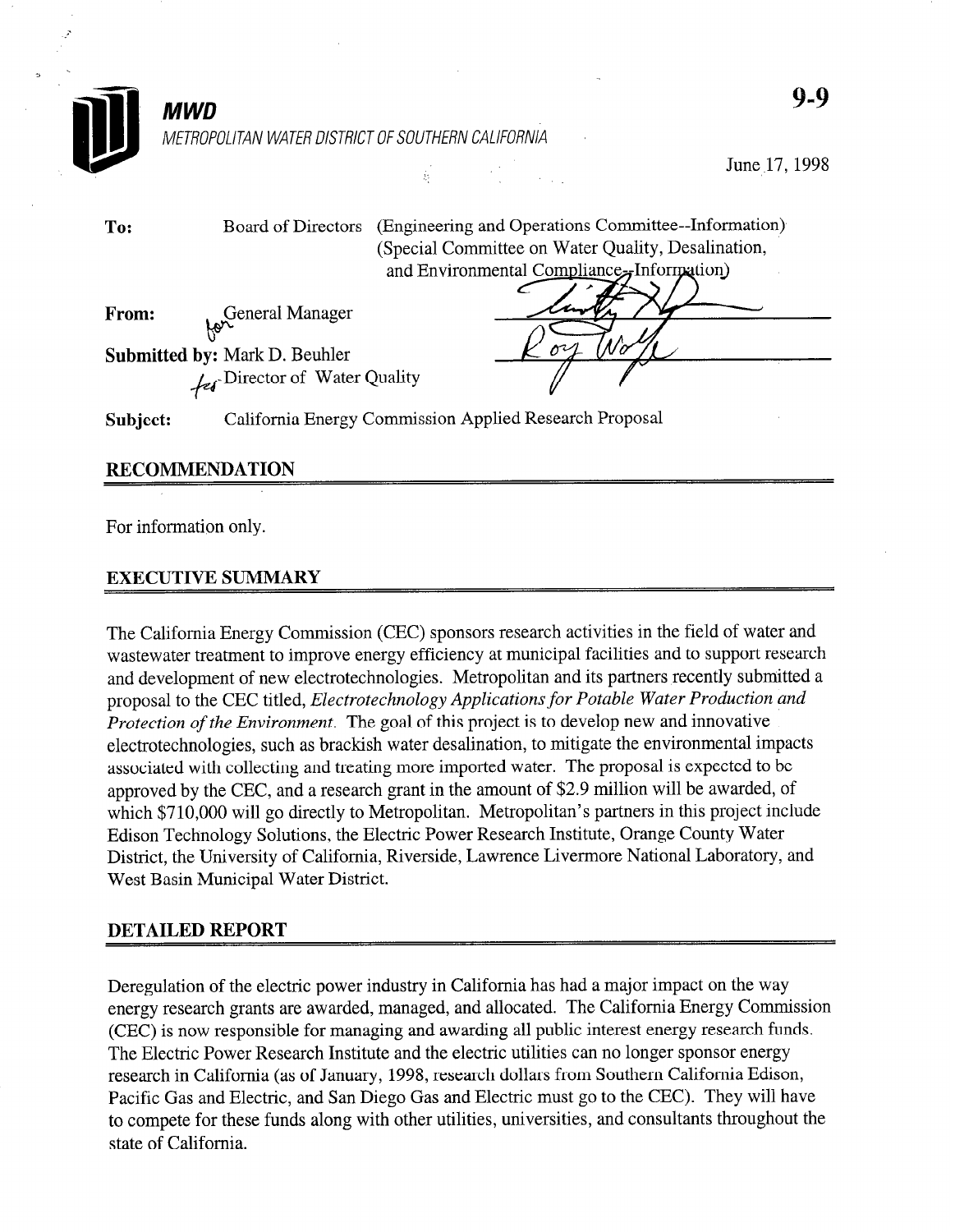One of the areas of focus in the CEC's "Request for Proposals" was on environmental enhancement research, development, and demonstration projects which apply energy technologies or facilities to solve environmental problems. As such, Metropolitan formed a team with a number of premier organizations in southern California and submitted a proposal to the CEC titled, Electrotechnology Applications for Potable Water Production and Protection of the Environment. Metropolitan had the lead role in preparing this proposal. Our research team developed a project which focuses on electrotechnologies that have the potential to significantly reduce the environmental impacts associated with conventional water treatment practices, and to develop non-traditional water supplies such as desalination of Colorado River water, reclaimed water, brackish groundwater, and agricultural drainage.

The proposal is expected to be approved by the CEC on June 24, 1998, and a research grant in the amount of \$2.9 million will be awarded, of which \$710,000 will go directly to Metropolitan. This will be the largest single grant awarded by the CEC.

Six innovative, electrically-driven water treatment processes will be evaluated. The electrotechnologies were chosen for their ability to remove salts to improve water quality and develop non-traditional water supplies, and their potential to mitigate existing environmental problems associated with conventional water supply. Technologies to be evaluated include existing processes such as membranes and ozonation, and cutting-edge processes such as carbon aerogel capacitive deionization (desalination), pulsed-ultraviolet (UV) irradiation, and freezethaw sludge conditioning.

A project organizational chart showing the relationship of the project team members is shown in Attachment No. 1. The project will be managed by Edison Technology Solutions (the research arm of Southern California Edison). Metropolitan will be responsible for conducting the desalting, ozone, and pulsed-UV work related to Colorado River water, and the University of California, Riverside will perform similar studies with agricultural drainage water. The Orange County Water District will lead the research on desalination, ozonation, and pulsed-UV irradiation for reclaimed water and groundwater. A peer review panel assembled by the West Basin Municipal Water District will consult with the Orange County Water District on these efforts. Lawrence Livermore National Laboratory will coordinate the research on carbon aerogel capacitive deionization (desalination). The Electric Power Research Institute will be responsible for the work on mechanical freeze-thaw processing of residuals, energy and process assessments, and biological denitrification.

Contract negotiations between the parties will commence immediately and should be completed by the end of the summer. Staff will request approval from your Board to enter into a contract with Edison Technology Solutions at that time.

The team approach was a key element in our success on this applied research endeavor. The contributions by the Orange County Water District and the West Basin Municipal Water District during the preparation of the proposal are certainly appreciated. In addition, letters of support were received from the Los Angeles Department of Water and Power and the Municipal Water District of Orange County. Collaborations with other member agencies on related water quality activities will also be pursued. We anticipate submitting similar proposals for CEC grants in future years because the CEC will be allocating a larger amount of research grants in 1999 and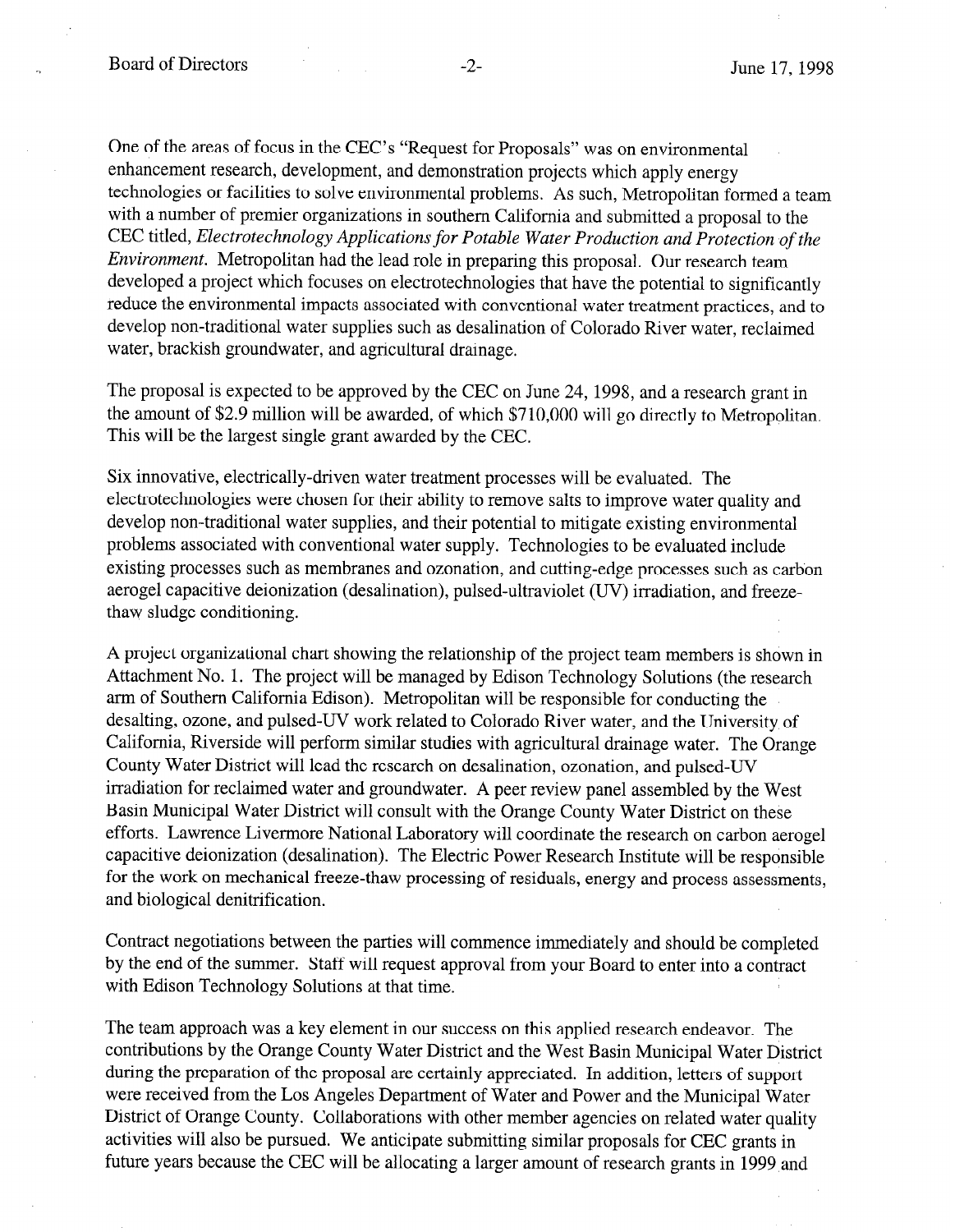beyond. This project will form a key component in Metropolitan's efforts to achieve a technological "breakthrough" in desalinating Colorado River water and other waters by leveraging Metropolitan's and member agency's resources to achieve a strategic goal.

JFG/MDB/cs

Attachment

 $\bar{z}$